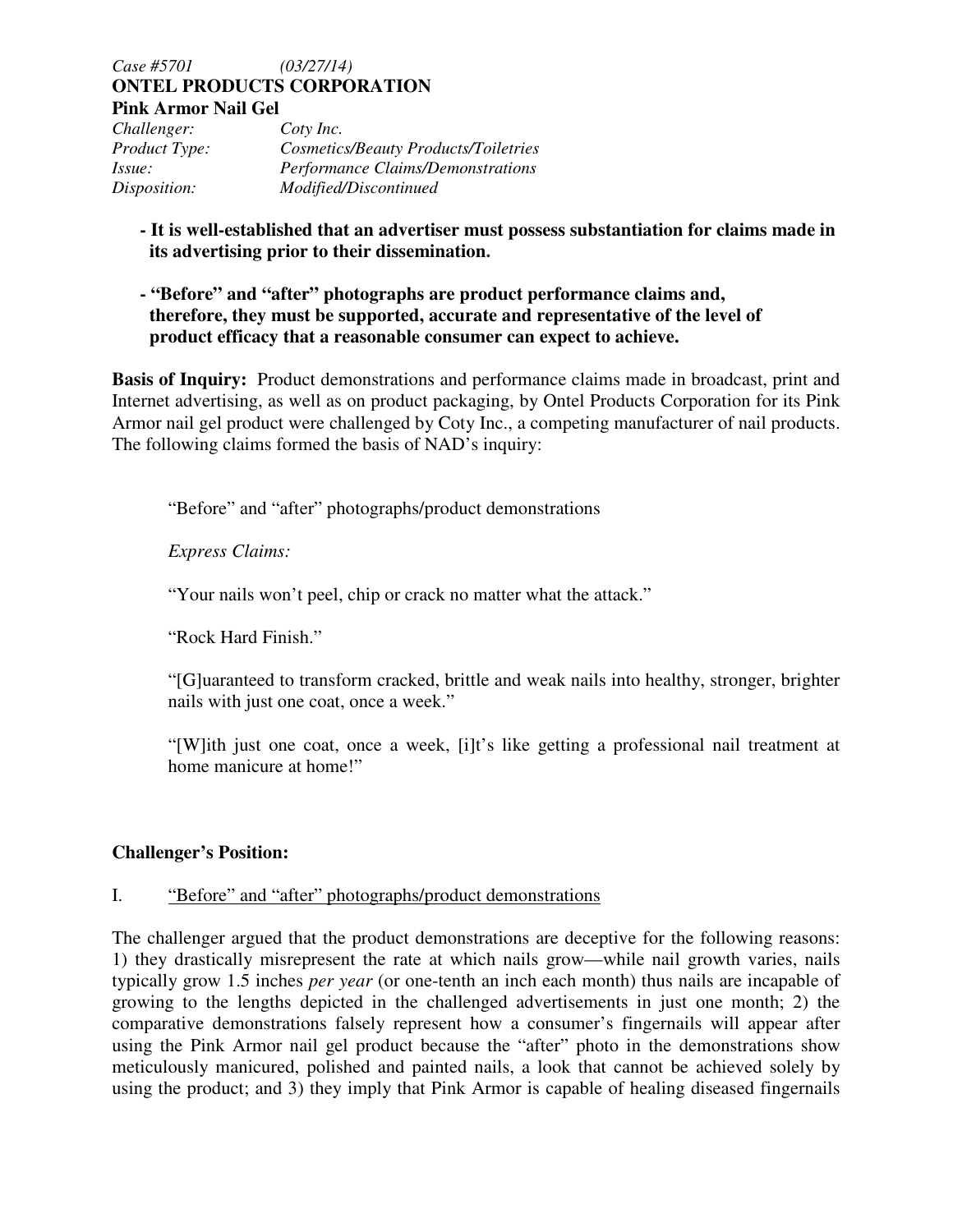and inflamed cuticles, health conditions for which Pink Armor (a purely cosmetic product) has no effect. The challenger maintained that it conducted a four-week internal study which shows that Pink Armor's only effect was to make nails slightly shinier which belies the dramatic results depicted in the challenged demonstrations.

In support of its position, the challenger referred to FTC and NAD precedent on "before" and "after" product demonstrations which make clear they must accurately depict product performance. The challenger rejected the advertiser's argument that the "before" and "after" photographs are puffery. Rather, they constitute actual product performance claims, creating expectations that consumers can transform short, broken and diseased nails into longer, stronger, healthier nails impervious to any chipping or cracking simply by using Pink Armor Nail Gel. The challenger argued that the comparative demonstrations are false and misleading because the fingernails that appear in the "after" photographs have been artificially enhanced using various polishing, coloring and manicuring techniques. The challenger noted that the inclusion of the "dramatization" disclosure in some of the comparative demonstrations is both incorrect and misleading because the results depicted are not achievable.

The challenger maintained that the advertiser's evidence is comprised solely of anecdotal evidence (consumer feedback) and, as such, is insufficient to support the challenged demonstrations and claims. As for the advertiser's reliance on the ingredient, keratin, to support its claims, the challenger maintained that while keratin helps support nail growth, there is no evidence that it can produce the results depicted in the comparative demonstrations or that it can heal damaged or diseased nails.

The challenger asserted that the challenged television commercial includes a computer-generated "graphic simulation" which purports to demonstrate how the product works. The simulation shows a woman applying Pink Armor to a fingernail which begins to glimmer upon contact as the voiceover states "the Keratin Gel goes deep down to repair and restore, helping battered nails recover faster." Concomitantly, the inside of the woman's nail is shown where the nail cells appear to be healing after which the outside of the nail is shown with a glimmering pink color and white tip. The challenger argued that this graphic simulation is factually and scientifically inaccurate because the product cannot and does not go "deep down" to repair or restore the nail because it is merely a nail protectant and the cells of the nail plate are already dead.

II. *Express Claims:* "Your nails won't peel, chip or crack no matter what the attack"; "Rock Hard Finish"; "[G]uaranteed to transform cracked, brittle and weak nails into healthy, stronger, brighter nails with just one coat, once a week"; "[W]ith just one coat, once a week, [i]t's like getting a professional nail treatment at home manicure at home!"

The challenger argued that the challenged television commercial also features a demonstration in which a woman places her manicured fingernails in a casserole dish of rocks and moves her hand vigorously around the dish and, upon removing her hand, reveals her perfect nails and states that by using Pink Armor "your nails won't peel, chip or crack no matter what the attack." The image of this demonstration is also shown on the advertiser's website alongside the claim that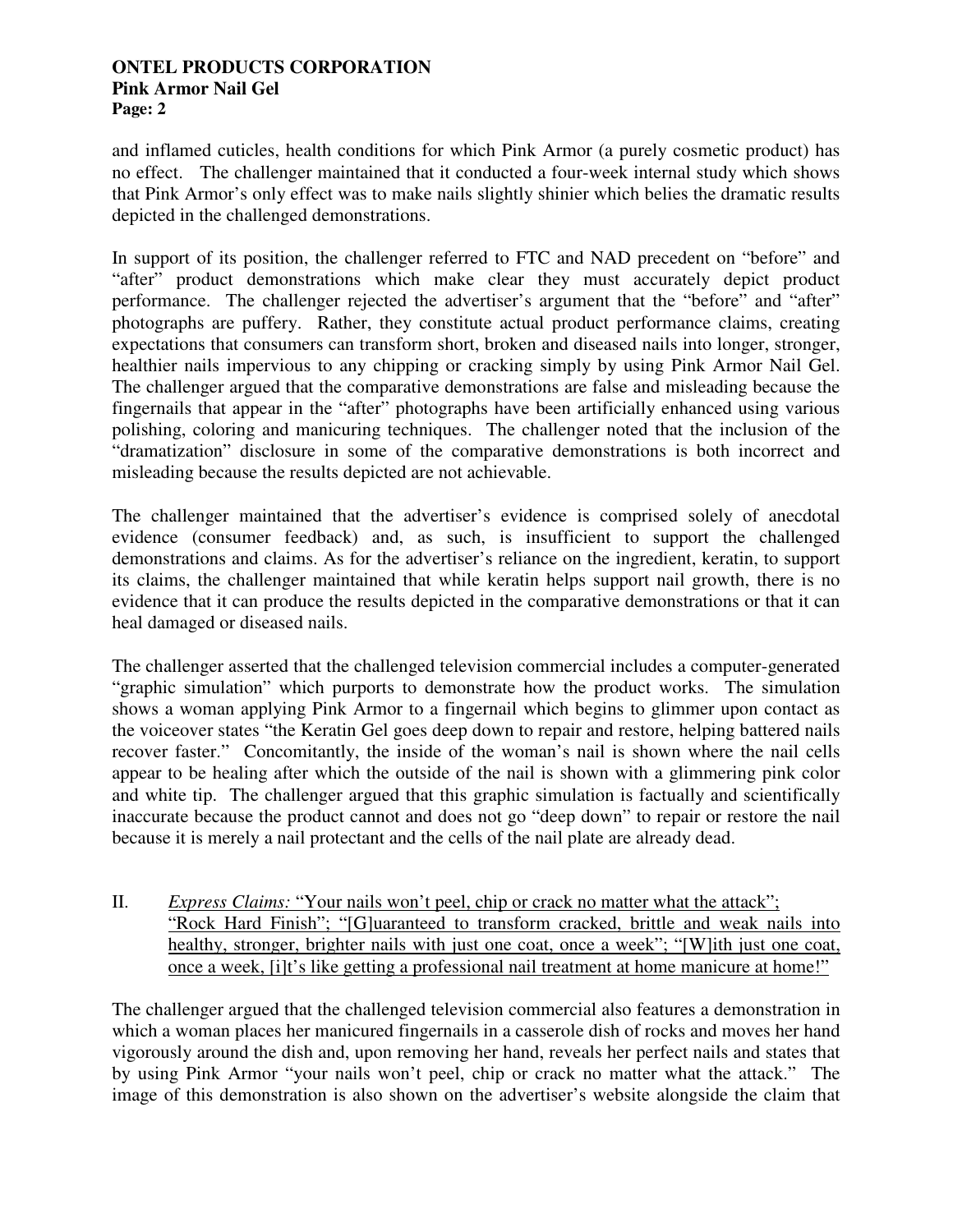Pink Armor provides a "Rock Hard Finish." Taken together, the advertiser maintained that the demonstration is literally false because Pink Armor Nail Gel alone cannot confer the strength and protection depicted in the demonstration, adding that the woman in the commercial is clearly wearing nail polish and/or other coating on her fingernails to shield her nails from damage. The accompanying claims are likewise false because they communicate the unsupported message that consumers who use Pink Armor will never experience any peeling, chipping or cracking.

The challenger also argued that the advertiser's claim that consumers need only apply "one coat [of the product], once a week," shown in the television commercial and on the advertiser's website, is unsupported because it directly contravenes its own product use instructions (specifically, an insert in the package) which instruct users to "[a]pply *2 coats* of Pink Armor to [their] bare natural nails" on a weekly basis. (emphasis added) The instructions also encourage users to "[a]pply a fresh coat regularly for enhanced results" and note that "[f]or touchups, you can recoat over dry Pink Armor at anytime," further demonstrating that the "one coat [of the product], once a week" claim is unsupported.

The challenger maintained that the challenged claims do not constitute puffery. The challenger maintained that the advertiser's reliance on the Sally Hansen Complete Manicure case<sup>1</sup> to support its argument that these claims are puffery is misplaced. In that case, the challenged claim "All 5 Steps of a Manicure in 1 Bottle" was appropriately deemed to be puffery because no consumer could reasonably interpret the claim to mean that a nail polish could perform all of the physical tasks associated with a manicure. Here, however, the challenged claims are unqualified promises of product performance which are reinforced by a demonstration where a woman runs her hand through a dish of rocks without damaging any of her perfectly manicured nails as well as other images of miraculously transformed nails.

The challenger argued that the advertiser's proposed revisions, including the addition of the term "dramatization" to the "before" and "after" photographs on its website, is not sufficient to correct the inaccurate messages conveyed. Further, the advertiser's proposed modification of its website copy from "with just one coat, once a week, [i]t's like getting a professional nail treatment" to "two coats, once a week, [i]t's like getting a professional nail treatment" is similarly unsupported because it has failed to provide any evidence that two coats of Pink Armor can provide the results depicted in the challenged advertising. $2$ 

 $\overline{a}$ 1 Coty Inc. (Sally Hansen Complete Manicure), Report #5201, *NAD/CARU Case Reports* (August 2010).

<sup>&</sup>lt;sup>2</sup> The similar claim is "Pink Armor is...[g]uaranteed to transform cracked, brittle and weak nails into healthy, stronger, brighter nails with just one coat, once a week." The challenger also noted that the advertiser's proposed modification ("two coats, once a week, [i]t's like getting a professional nail treatment") is also insufficient because neither the television commercial nor the website includes a disclosure indicating that a consumer must use Pink Armor for four consecutive weeks to achieve the dramatized (i.e., unattainable) results. Although this disclosure appears on the product packaging, the advertiser has provided no explanation as to why it should not appear on its website and in its television commercial. The challenger also argued that the proposed change failed to address the similar claim ("one coat [of the product], once a week") that continues to appear in the challenged television commercial which will confuse consumers especially when the commercial appears in isolation.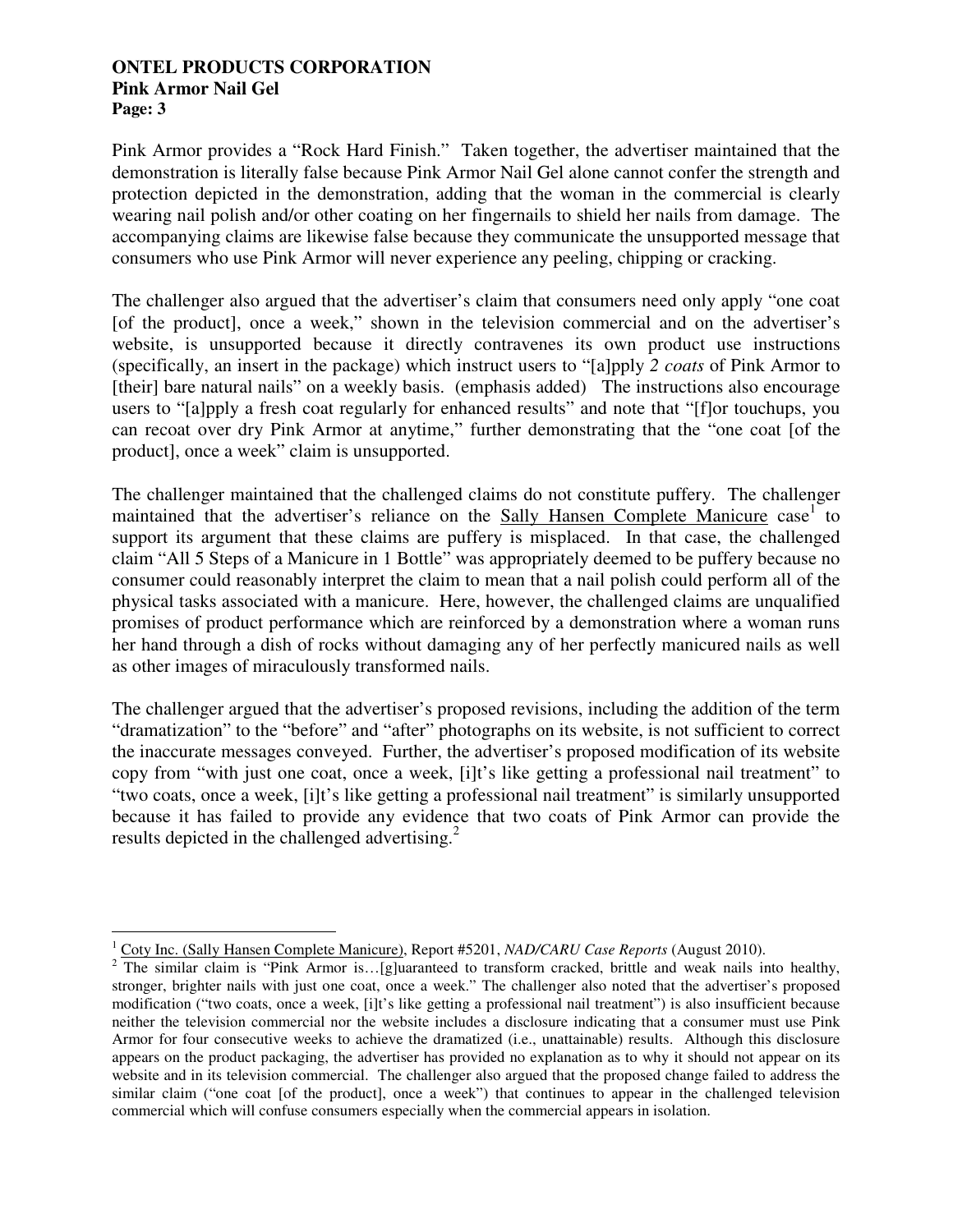## **Advertiser's Position:**

The advertiser argued that its product packaging clearly and conspicuously states that the "before" and "after" photographs are dramatizations. The advertiser maintained that these dramatizations constitute puffery because consumers are accustomed to seeing dramatizations in advertising. The advertiser argued that the "before" photographs do not show yellow, diseased fingernails and that the "after" photographs feature fingernails that have only been filed with an emery board and coated with Pink Armor nail gel. The advertiser also argued that claims such as "won't peel, chip or crack no matter what the attack" and "Rock Hard Finish" also constitute puffery.<sup>3</sup>

The advertiser maintained that the challenged comparative demonstrations and express claims are supported by positive testimonials from uncompensated consumers who used Pink Armor and reported that their nails were stronger, healthier and growing more quickly after weeks of use.<sup>4</sup> The advertiser also argued that its claims are further supported by the keratin in its product which is widely regarded in the nail industry as strengthening nails and supporting nail growth. The advertiser also noted that the target audience of the challenged advertisements is not a vulnerable one as would be the case for weight loss or hair loss products.

The advertiser agreed to make the following modifications to its advertising: 1) adding the term "dramatization" to the "before" and "after" photographs to avoid any potential consumer confusion; 2) revising its website to state a) that the product should be used for four consecutive weeks to obtain the desired outcome; and b) that two coats should be applied each time in accordance with product use instructions; and 3) revising the YouTube page for its Pink Armor product to include the same disclosures that appear on the Pink Armor website.

## **Decision:**

 $\overline{a}$ 

## I. "Before" and "after" photographs/product demonstrations

It is well-established that an advertiser must possess substantiation for claims made in its advertising prior to their dissemination.<sup>5</sup> "Before" and "after" photographs are product performance claims and, therefore, they must be supported, accurate and representative of the level of product efficacy that a reasonable consumer can expect to achieve.<sup>6</sup> Further, actual

 $3$  The advertiser maintained that the challenged commercial is no longer running on television and will be shown exclusively on its website.

<sup>4</sup>The advertiser maintained that there are over 150 customer reviews with an average of 4-5 stars.

<sup>5</sup> Too Faced Cosmetics (Lip Injection Extreme Lip Plumping Treatment), Report #4276, *NAD/CARU Case Reports*  (January 2005). *See also FTC Policy Statement Regarding Advertising Substantiation,* Appended to Thompson Medical Co., 104 F.T.C. 648, 839 (1984), *aff'd*, 791 F.2d 189 (D.C. Cir. 1986), cert. denied, 479 U.S. 1086 (1987) (noting that the reasonable basis doctrine requires that firms have substantiation before disseminating a claim), at http://www.ftc.gov/ftc-policy-statement-regarding-advertising-substantiation.

<sup>6</sup> Lifestyle Lift Holdings, Inc. (Lifestyle Lift®), Report #4654, *NAD/CARU Case Reports* (April 2007).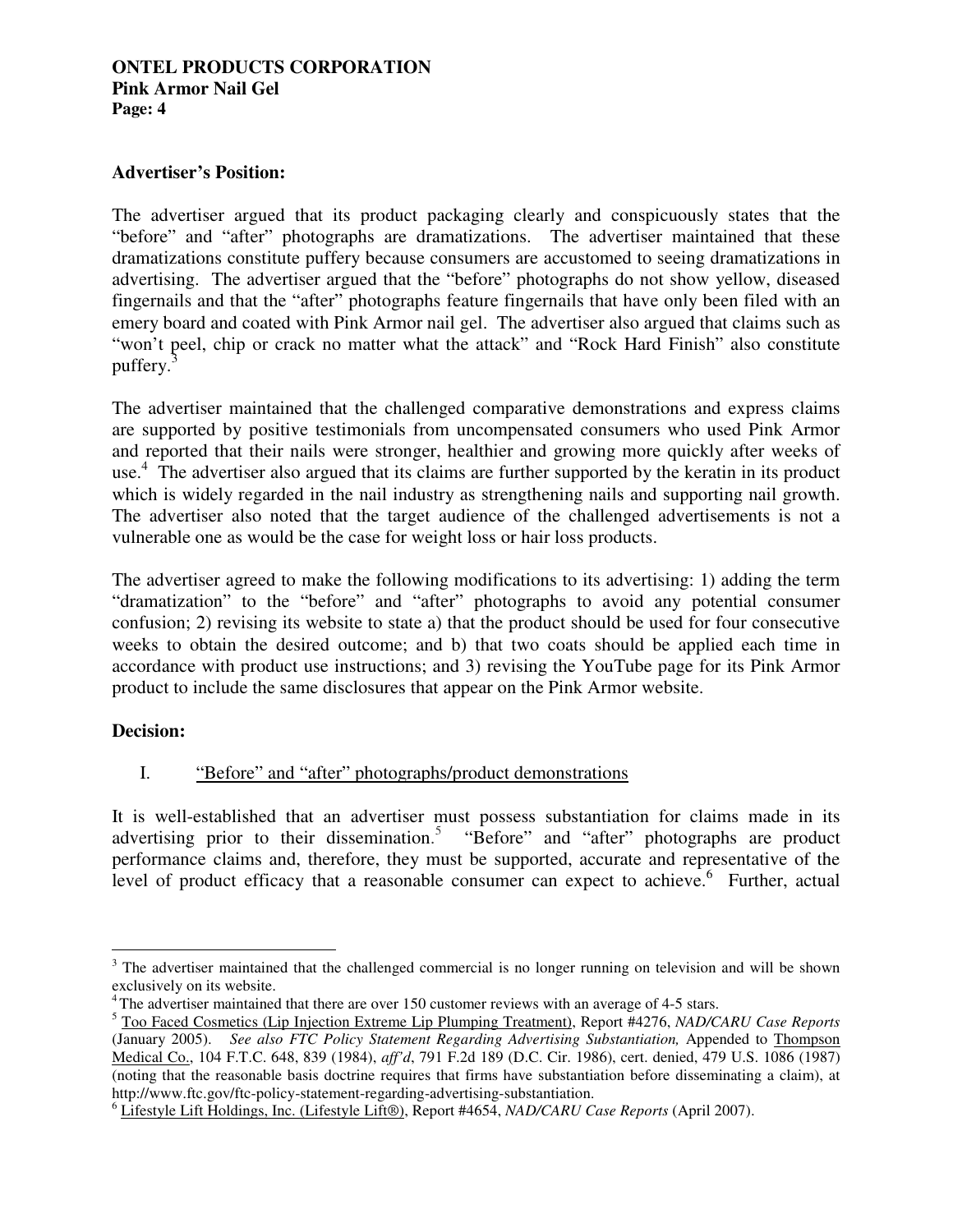product testing is the most direct and affirmative means by which to assess a product's performance capability.<sup>7</sup>

The front and side panels of the Pink Armor Nail Gel product package prominently feature "before" and after" photographs. The "before" photographs feature a woman's short and visibly damaged or diseased fingernails. In contrast, the "after" photographs depict perfectly manicured, shiny, noticeably longer and pink fingernails after four weeks of use—in fact, the "after" photograph on the side panel features what appears to be a perfectly manicured *artificial* nail.<sup>8</sup> The "dramatization" disclaimer appears below the photographs.

In the challenged television commercial, there are many "before" and "after" photographs depicting a visibly short and damaged/diseased nail in the "before" photograph and a noticeably longer, pink and well-manicured nail in the "after" photograph. These photographs appear in conjunction with the following: 1) consumer testimonials promoting Pink Armor Nail Gel's efficacy,  $9$  2) a demonstration of the announcer putting her hands into a bowl filled with rocks and moving her hands around vigorously to show that with Pink Armor, her nails "won't chip, peel or crack whatever the attack," and 3) a depiction of the keratin rich gel penetrating deep into the nail bed to "[h]elp battered nails recover faster."

The advertiser submitted no product testing in support of its "before" and "after" photographs/product demonstrations or its performance claims. Instead, the advertiser submitted an affidavit from the commercial's producer explaining the following: 1) the four individuals featured in the on-screen testimonials were instructed to use the product twice a week for four to six weeks and not to get a manicure for the duration of product use; 2) the video was shot after four to six weeks of product use; 3) the individuals in the commercial were not compensated; and 4) their testimonials are based on their personal experience using the product. The advertiser also submitted product reviews from Amazon.com of satisfied users as further support for its "before" and "after" product demonstrations.

It is well-established that endorsements and testimonials cannot replace reliable evidence as support for advertising claims, notwithstanding that they may reflect the honest opinions of satisfied users.<sup>10</sup> The FTC's Endorsements and Testimonials Guides clarify that "faln The FTC's Endorsements and Testimonials Guides clarify that "[a]n advertisement employing endorsements by one or more consumers about the performance of an advertised product or service will be interpreted as representing that the product or service is effective for the purpose depicted in the advertisement. Therefore, the advertiser must possess and rely upon adequate substantiation, including, when appropriate, competent and reliable scientific evidence, to support such claims made through endorsements in the same manner the advertiser would be required to do if it had made the representation directly, *i.e.*, without using endorsements. Consumer endorsements themselves are not competent and reliable scientific

 7 Preval® (ActiFade™ Complete Age-Defying System), Report #4747, *NAD/CARU Case Reports* (November 2007).

<sup>8</sup> Similarly, the back of the product packaging also features what appear to be perfectly manicured *artificial* nails.

<sup>&</sup>lt;sup>9</sup> Testimonials include "no splitting and healthy nails"; "my nails have become longer and stronger with Pink Armor" and "Pink Armor is supposed to repair, seal and strengthen and it absolutely does."

<sup>10</sup> Alde Associates, LLC (daniPro Nail Polish), Report #5565, *NAD/CARU Case Reports* (March 2013).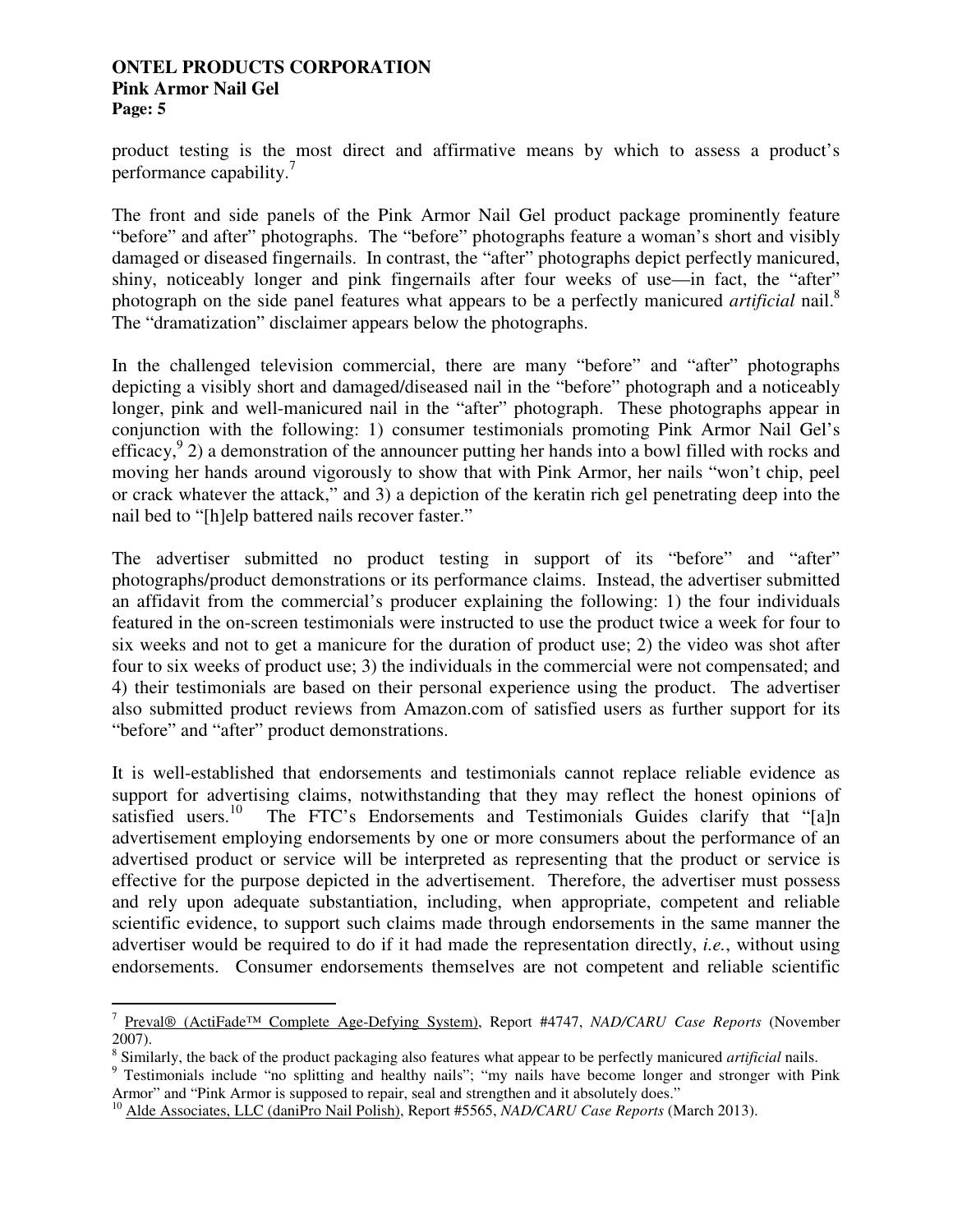evidence."<sup>11</sup> The Guides also state that "[i]f the advertiser does not have substantiation that the endorser's experience is representative of what consumers will generally achieve, the advertisement should clearly and conspicuously disclose the generally expected performance in the depicted circumstances, and the advertiser must possess and rely on adequate substantiation for that representation."<sup>12</sup>

Regardless of how heartfelt the testimonials of the users in the commercial (or those of satisfied customers on Amazon.com) are, they are no substitute for reliable product testing demonstrating that consumers who use the product as instructed will achieve results similar to the nails depicted in the "after" photos on the product packaging and in the commercial. Further, the advertiser provided no evidence to counter the challenger's argument regarding typical nail growth (namely, 1.5 inches per year, or one-tenth an inch each month), which is significantly less than what is depicted in the "before" and "after" photographs/product demonstrations. Similarly, the producer affidavit is not proof of what consumers can typically expect to achieve when using the product according to its use instructions.

As for the "dramatization" disclaimer on the product packaging and the advertiser's website, NAD has determined that dramatizations, while an acceptable means of conveying a message, must nonetheless be accurate and substantiated.<sup>13</sup> Just recently, the FTC, in a case it settled against Nissan North America, Inc., made clear that a false product demonstration (which was shown in conjunction with a mice-type super which states "Fictionalization. Do Not Attempt") violated Section 5(a) of the FTC Act.<sup>14</sup>

Here, the advertiser's use of the "dramatization" disclaimer in connection with the "before" and "after" photographs on the product packaging and in the Internet advertising does not insulate it from its responsibility to provide evidence that consumers will typically achieve nails similar to those depicted in the "after" photograph when using the product according to its use instructions.

 $\overline{a}$ <sup>11</sup> Guides Concerning the Use of Endorsements and Testimonials in Advertising**,** 16 CFR § 255.2(a), at

http://www.ftc.gov/sites/default/files/attachments/press-releases/ftc-publishes-final-guides-governing-endorsementstestimonials/091005revisedendorsementguides.pdf.

*Id.* at 16 CFR § 255.2(b).

<sup>13</sup> Natural White, Inc. (Rapid White® Tooth Whitening System), Report #3995, *NAD/CARU Case Reports* (January 2003) (noting that the depicted "before" and "after" depictions could reasonably be interpreted to mean that consumers could anticipate similar dramatic results after using Rapid White); *see also* Church & Dwight Co., Inc. (Arm & Hammer® Liquid Laundry Detergents), Report #5658, *NAD/CARU Case Reports* (December 2013), fn. 72 (noting that while the term "Dramatization" is shown onscreen during the challenged television commercial, there is no evidence that consumers would understand the advertiser's intended message that "Dramatization" refers both to the fact that the product is not actually manufactured by pouring baking soda back into the bottle, as well as the fact that the "two scoops" claim and imagery merely characterize the presence of a functionally significant amount of baking soda in the 4X concentrated products).

 $14$  In the challenged commercial, a Nissan Frontier pickup truck is shown speeding up a steep hill to rescue a dune buggy that is trapped in sand atop the hill, ultimately pushing the dune buggy over the hill. Before the Nissan Frontier is shown, a mice-type super which states "Fictionalization. Do Not Attempt" appears. The narrator subsequently states "[t]he mid-size Nissan Frontier with full-size horsepower and torque. Innovation for doers, innovation for all." In reality, however, Nissan failed to accurately represent the performance of the actual, unaltered Nissan Frontier under the depicted conditions because the Nissan Frontier and the dune buggy were pulled to the top of the hill by cable and the sand dune is significantly less steep than depicted. In the Matter of Nissan North America. Inc., Complaint, at ¶¶ 5, 7, 8.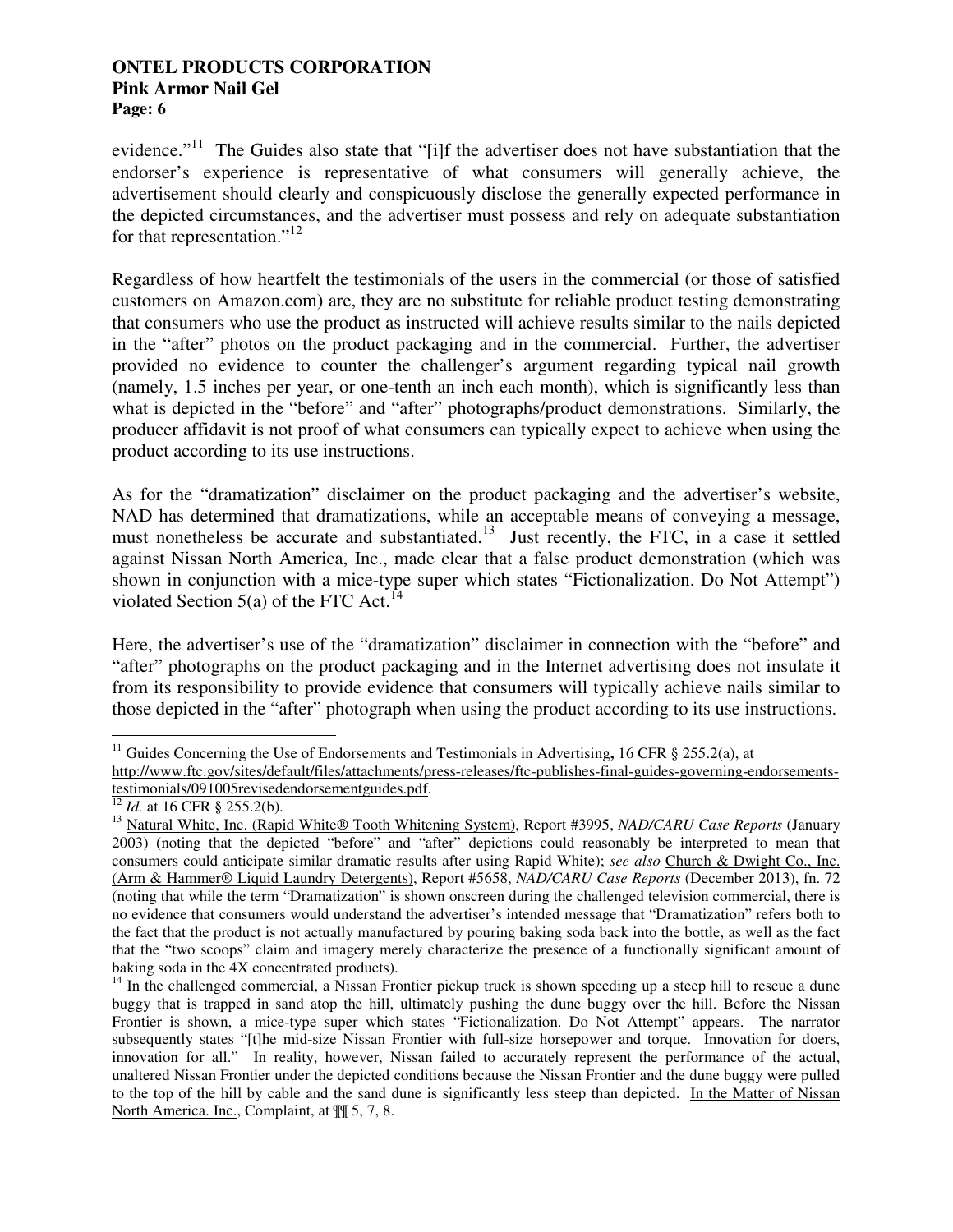With respect to the depiction of visual simulation of the keratin penetrating the nail bed to heal damaged or diseased nails, even assuming as true that keratin when applied to the surface of the nail is known to strengthen nails, there is no evidence in the record that keratin works systemically, i.e., that it can penetrate the nail bed, which is comprised of *dead* cells, and repair or heal damaged or diseased nails.

For all the foregoing reasons, NAD recommended that the "before" and "after" photographs and the visual simulation of the keratin penetrating the nail bed be discontinued.<sup>15</sup>

II. *Express Claims:* "Your nails won't peel, chip or crack no matter what the attack"; "Rock Hard Finish"; "[G]uaranteed to transform cracked, brittle and weak nails into healthy, stronger, brighter nails with just one coat, once a week"; "[W]ith just one coat, once a week, [i]t's like getting a professional nail treatment at home manicure at home!"

NAD considered the advertiser's puffery arguments, noting that statements that are mere puffing do not require substantiation. In determining whether claims constitute puffery, NAD looks to the following factors: (1) whether the representations concern general matters that cannot be proven or disproved, (2) whether the statements are distinguishable from representations of specific characteristics that are measurable by research or test, or (3) whether the wording uses expressions of opinion that will be discounted by the buyer.<sup>16</sup>

Product performance claims, unlike puffery, must be supported by reliable product testing.<sup>17</sup> NAD noted that Pink Armor Nail Gel has many sets of product use instructions. The instructions on the product packaging make no reference to the number of times one must apply Pink Armor while the product insert, titled "Read Before First Use!," states "Apply *2 coats* of Pink Armor to your bare nails - allow to dry thoroughly between coats. *Remove once weekly* with any nail polish remover and repeat."<sup>18</sup> In contrast, the challenged television commercial and the advertiser's website promote the product's efficacy based on the product being applied with "one coat, once a week." Regardless of how often applied or the number of coats, the advertiser has failed to provide *any* product testing to support the challenged performance claims. Specifically, the claim "Your nails won't peel, chip or crack no matter what the attack" is an objectively provable performance claim and is reinforced by the depiction of the announcer inserting her manicured nails into a rock bed and moving her hands around in it. Similarly, "[G]uaranteed to transform cracked, brittle and weak nails into healthy, stronger, brighter nails with just one coat,

 $\overline{a}$ <sup>15</sup> NAD advised the advertiser that any depiction of product performance must be supported by reliable and robust product testing prior to the dissemination of such depictions in any future advertising. While the challenger submitted in-house testing to demonstrate that the "before" and "after" photographs exaggerate the product's efficacy, NAD did not need review this testing because the advertiser failed to provide a reasonable basis to support the challenged claims and product demonstrations.

<sup>&</sup>lt;sup>16</sup> Envirocon Technologies, Inc. (Lemi Shine® Performance Booster and Lemi Shine® Rinse Agent), Report #5543, *NAD/CARU Case Reports* (January 2013).

<sup>17</sup> Preval® (ActiFade™ Complete Age-Defying System), Report *#*4747, *NAD/CARU Case Reports* (November 2007).

<sup>&</sup>lt;sup>18</sup> The product packaging states: "Apply Pink Armor directly to your natural nails. You may re-coat at anytime. Can be removed with any nail polish remover."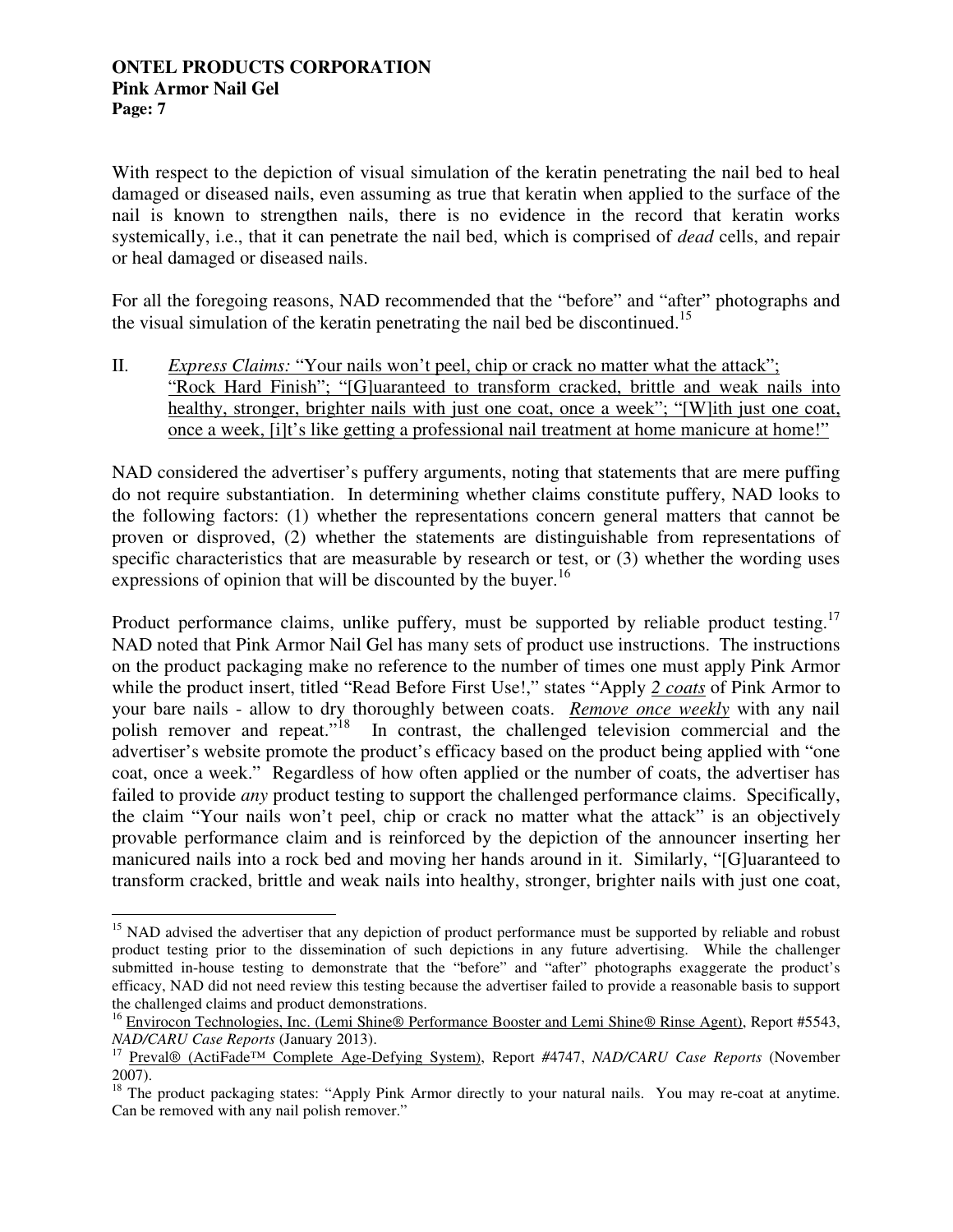once a week" is also an objectively provable performance claim which is reinforced by "before" and "after" photographs with which it is shown.

In contrast, NAD determined that the claims "Rock Hard Finish" and "[W]ith just one coat, once a week, [i]t's like getting a professional nail treatment at home manicure at home!" constitute permissible advertiser puffing because no reasonable consumers would expect their nails to be as hard as a rock (even when shown in conjunction with a woman moving her manicured nails around vigorously in a rock bed) or that they could get a professional manicure (which involves a multi-step cleaning and shaping process) simply by using Pink Armor Nail Gel.<sup>19</sup>

Accordingly, NAD recommended that the advertiser discontinue the unsupported performance claims "Your nails won't peel, chip or crack no matter what the attack" (together with the depiction of the woman moving her nails around vigorously in the rock bed) and "[G]uaranteed to transform cracked, brittle and weak nails into healthy, stronger, brighter nails with just one coat, once a week."

# **Conclusion:**

NAD recommended that, given the lack of reliable supporting evidence in the record, the "before" and "after" photographs and the visual simulation of the keratin penetrating the nail bed be discontinued.

NAD determined that the claims "Rock Hard Finish" and "[W]ith just one coat, once a week, [i]t's like getting a professional nail treatment at home manicure at home!" constitute permissible advertiser puffing. However, NAD recommended that the advertiser discontinue the unsupported product performance claims "Your nails won't peel, chip or crack no matter what the attack" (together with the depiction of the woman moving her nails around vigorously in the rock bed) and "[G]uaranteed to transform cracked, brittle and weak nails into healthy, stronger, brighter nails with just one coat, once a week."

## **Advertiser's Statement:**

While Ontel disagrees with the NAD's determination regarding Ontel's before and after pictures, Ontel will nonetheless abide by the NAD's recommendation in deference to the NAD and the self-regulatory process by removing the existing before and after picture combination from the website, television commercial and on the packaging of future production runs.

As previously noted, Ontel is no longer running the PINK ARMOR product commercial on television. Ontel also agrees to remove the current commercial from the website. Ontel will take NAD's recommendations under advisement for any future commercial that airs on television or its website as part of its marketing campaign.

 $\overline{a}$  $19$  NAD noted that the advertiser agreed to modify the claim and "[W]ith just one coat, once a week, [i]t's like getting a professional nail treatment at home manicure at home!" to state "two coats, once a week, [i]t's like getting a professional nail treatment."